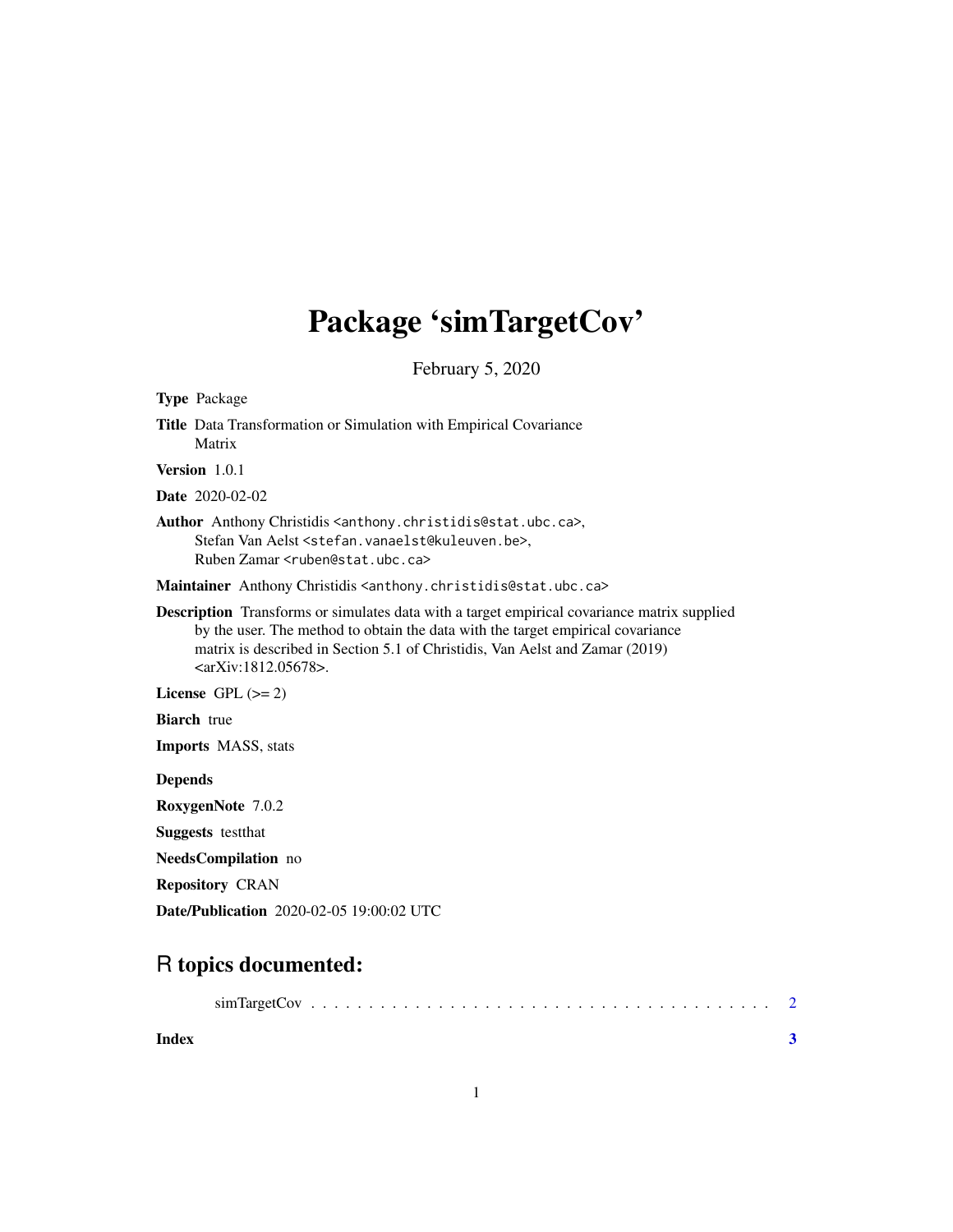<span id="page-1-0"></span>

## Description

simTargetCov transforms or simulates data with a target empirical covariance matrix supplied by the user.

#### Usage

simTargetCov(n, p, target, X = NULL)

#### **Arguments**

| n      | Number of observations for data matrix output.      |
|--------|-----------------------------------------------------|
| p      | Number of variables for data matrix output.         |
| target | Target empirical covariance for data matrix output. |
| X      | Data matrix for transformation.                     |

### Author(s)

Anthony-Alexander Christidis, <anthony.christidis@stat.ubc.ca>

## Examples

```
# Function to create target covariance matrix with kernel set to r
target_cor <- function(r, p){
 Gamma <- diag(p)
 for(i in 1:(p-1)){
   for(j in (i+1):p){
     Gamma[i,j] <- Gamma[j,i] <- r^*(abs(i-j))}
 }
 return(Gamma)
}
# Transformation of data to target empirical covariance
dat.target.cov <- simTargetCov(X = MASS::mvrnorm(30, mu = rep(0,6),
                               Sigma = target\_cor(0.5, 6),
                               target = target\_cor(0.5, 6)round(cov(dat.target.cov), 2)
# Simulation of data with target empirical covariance
sim.target.cov <- simTargetCov(n = 30, p = 6, target = target_cor(0.5, 6))
round(cov(sim.target.cov), 2)
```